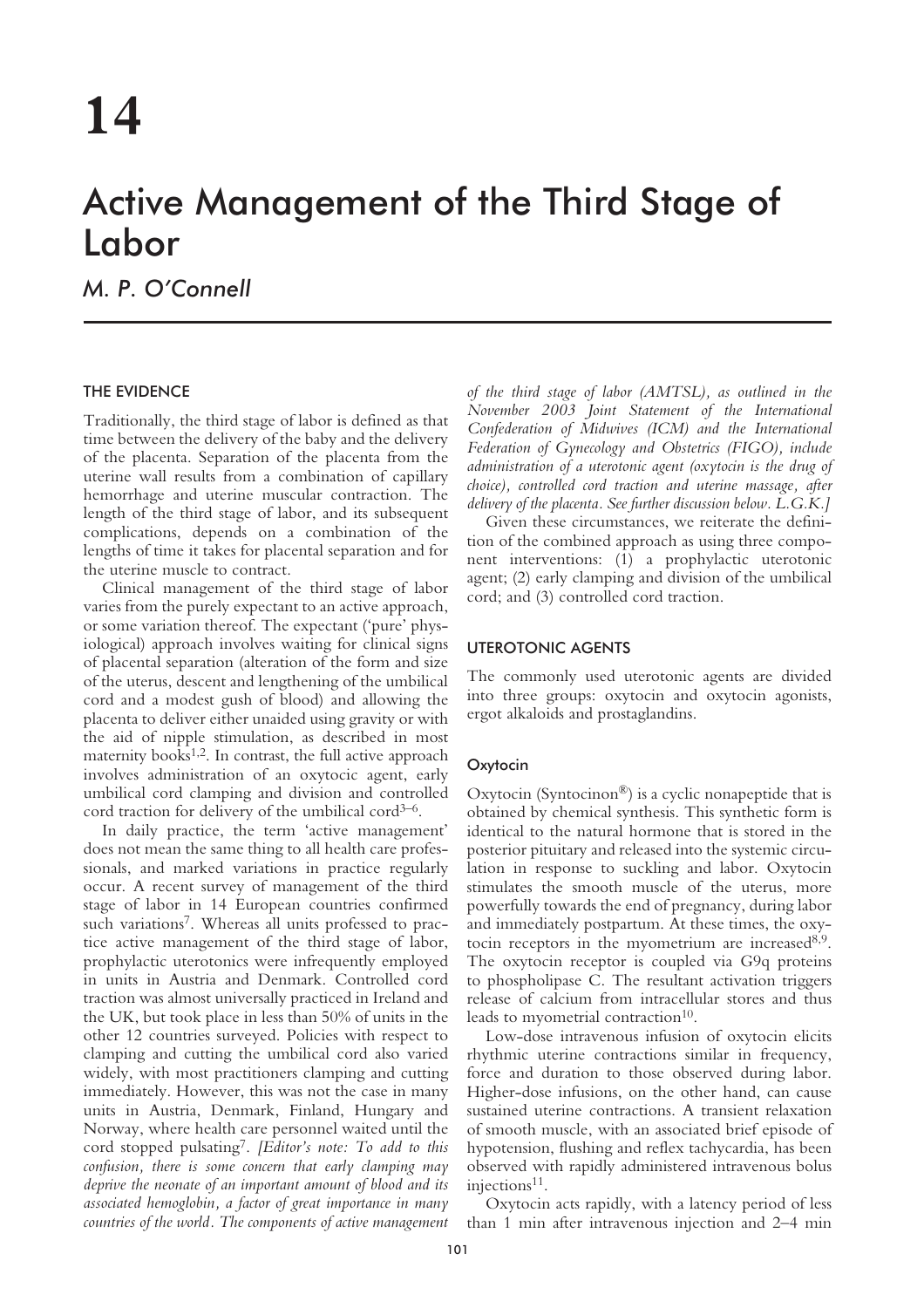after intramuscular injection. When oxytocin is administered by a continuous intravenous infusion, the uterine response begins gradually and reaches a steady state within 20–40 min. Removal of oxytocin from plasma is accomplished mainly by the liver and kidneys, with less than 1% excreted unchanged in urine. The metabolic clearance rate amounts to  $20 \text{ ml/kg/min}$  in the pregnant woman<sup>12,13</sup>. The prophylactic use of oxytocin in the third stage of labor has been described in a Cochrane review, where oxytocin alone was compared to no uterotonic and also compared to ergot alkaloids $14$ .

#### *Oxytocin vs. no uterotonics*

Seven trials including more than 3000 women have been described<sup>15-21</sup>. Variations were noted, not only in sample size and administered dose of oxytocin, but also in mode of administration, with the intramuscular route preferred in three trials<sup>15–17</sup> and the intravenous route four18–21. Those who received prophylactic oxytocin had clear benefit in terms of PPH (Figures 1 and 2). Although debate surrounds the precise definition of PPH, this benefit was present whether the cut-off was taken as blood loss of more than 500 ml (relative risk (RR) 0.5, 95% confidence interval (CI) 0.43–0.59) or more than 1000 ml (RR 0.61, 95% CI 0.44–0.87). A trend towards a decreased need for therapeutic oxytocin was also found (RR 0.50, CI 0.39–0.64) in those who received prophylactic oxytocin. It is not feasible to comment on a possible relationship with manual removal of the placenta or

the need for a blood transfusion from the data in this review (Figures 1 and 2).

#### *Oxytocin vs. ergot alkaloids*

Six trials including over 2800 women were described in this comparison<sup>15,18,19,22–24</sup>. Variation was present, not only in sample size, dose of oxytocin and preparation of ergot alkaloid, but also in the mode of administration, with the intramuscular route being used in one trial<sup>15</sup>, the intravenous route in four  $18,19,22,23$  and both intravenous and intramuscular routes in a single trial24. Few differential effects were demonstrated between these two oxytocics (Figures 3 and 4). Ergometrine was associated with more manual removal of the placenta (RR 0.57, 95% CI 0.41–0.79) and a statistically insignificant tendency towards hypertension (RR 0.53, 95% CI 0.19–1.58).

#### *Oxytocin agonists*

Carbetocin appears to be the most promising of these agents in preventing PPH25. Carbetocin is a longacting synthetic octapepetide analogue of oxytocin, with agonist properties and similar clinical and pharmacological properties to naturally occurring oxytocin. It binds to oxytocin receptors and causes rhythmic contractions of uterine smooth muscle, increases the frequency of contractions and increases uterine tone. Intramuscular injections of carbetocin provide similar responses to tetanic contractions (in approximately 2 min) as does intravenous administration, but with a longer duration of activity26.

| Study                                                                                                                                                                                  | Oxytocin<br>n/N | Control<br>n/N | Relative risk (fixed)<br>95% CI                        | Weight<br>%1 | Relative risk (fixed)<br>95% CI |  |
|----------------------------------------------------------------------------------------------------------------------------------------------------------------------------------------|-----------------|----------------|--------------------------------------------------------|--------------|---------------------------------|--|
| De Groot 1996                                                                                                                                                                          | 25/78           | 55/143         |                                                        | 10.2         | $0.83$ [ $0.57$ , 1.22 ]        |  |
| Howard 1964                                                                                                                                                                            | 15/470          | 25/470         |                                                        | 6.6          | $0.06$ $[0.32, 1.12]$           |  |
| Ilancheran 1990                                                                                                                                                                        | 0/5             | 0/5            |                                                        | 0.0          | Not estimated                   |  |
| Nordstrom 1997                                                                                                                                                                         | 104/513         | 175/487        | →                                                      | 47.1         | $0.56$ $[0.46, 0.70]$           |  |
| Pierre 1992                                                                                                                                                                            | 37/488          | 126/482        |                                                        | 33.3         | $0.29$ [0.21, 0.41]             |  |
| Poeschmann 1991                                                                                                                                                                        | 7/28            | 10/24          |                                                        | 2.8          | $0.60$ $[0.27, 1.33]$           |  |
| Total (95% CI)<br>Total events 188 (Oxytocin), 391 (Control)<br>Test for heterogeneity chi-square=18.10 df=4 p=0.001 l <sup>2</sup> =77.9%<br>Test for overall effect z=8.76 p<0.00001 | 1582            | 1611           |                                                        | 100.0        | $0.50$ $[0.43, 0.59]$           |  |
|                                                                                                                                                                                        |                 |                | 0.1<br>0.2<br>0.5<br>Favors control<br>Favors oxytocin | 10           |                                 |  |

**Figure 1** Comparison of oxytocin vs. no uterotonics (all trials), with outcome of PPH (clinically estimated blood loss  $\geq 500$  ml). Cochrane review<sup>14</sup>

| Study                                                                                                                                                                            | Oxytocin<br>n/N | Control<br>n/N   | Relative risk (fixed)<br>95% CI                        | Weight<br>$(\% )$ | Relative risk (fixed)<br>95% CI                |  |
|----------------------------------------------------------------------------------------------------------------------------------------------------------------------------------|-----------------|------------------|--------------------------------------------------------|-------------------|------------------------------------------------|--|
| De Groot 1996<br>Nordstrom 1997                                                                                                                                                  | 7/78<br>32/513  | 16/143<br>43/487 | ┯                                                      | 14.2<br>55.3      | $0.80$ [ 0.34, 1.87 ]<br>$0.71$ [ 0.45, 1.10 ] |  |
| Pierre 1992                                                                                                                                                                      | 7/488           | 21/482           |                                                        | 26.5              | $0.33$ [ 0.14, 0.77 ]                          |  |
| Poeschmann 1991                                                                                                                                                                  | 2/28            | 3/24             |                                                        | 4.0               | $0.57$ [ 0.10, 3.14 ]                          |  |
| Total (95% CI)<br>Total events 48 (Oxytocin), 83 (Control)<br>Test for heterogeneity chi-square=2.86 df=3 p=0.41 l <sup>2</sup> =0.0%<br>Test for overall effect z=2.78 p<0.0006 | 1107            | 1136             |                                                        | 100.0             | $0.61$ [ $0.44$ , $0.87$ ]                     |  |
|                                                                                                                                                                                  |                 |                  | 0.2<br>0.5<br>0.1<br>Favors oxytocin<br>Favors control | 10                |                                                |  |

**Figure 2** Comparison of oxytocin vs. no uterotonics (all trials), with outcome of severe PPH (clinically estimated blood loss  $\geq 1000$  ml). Cochrane review<sup>14</sup>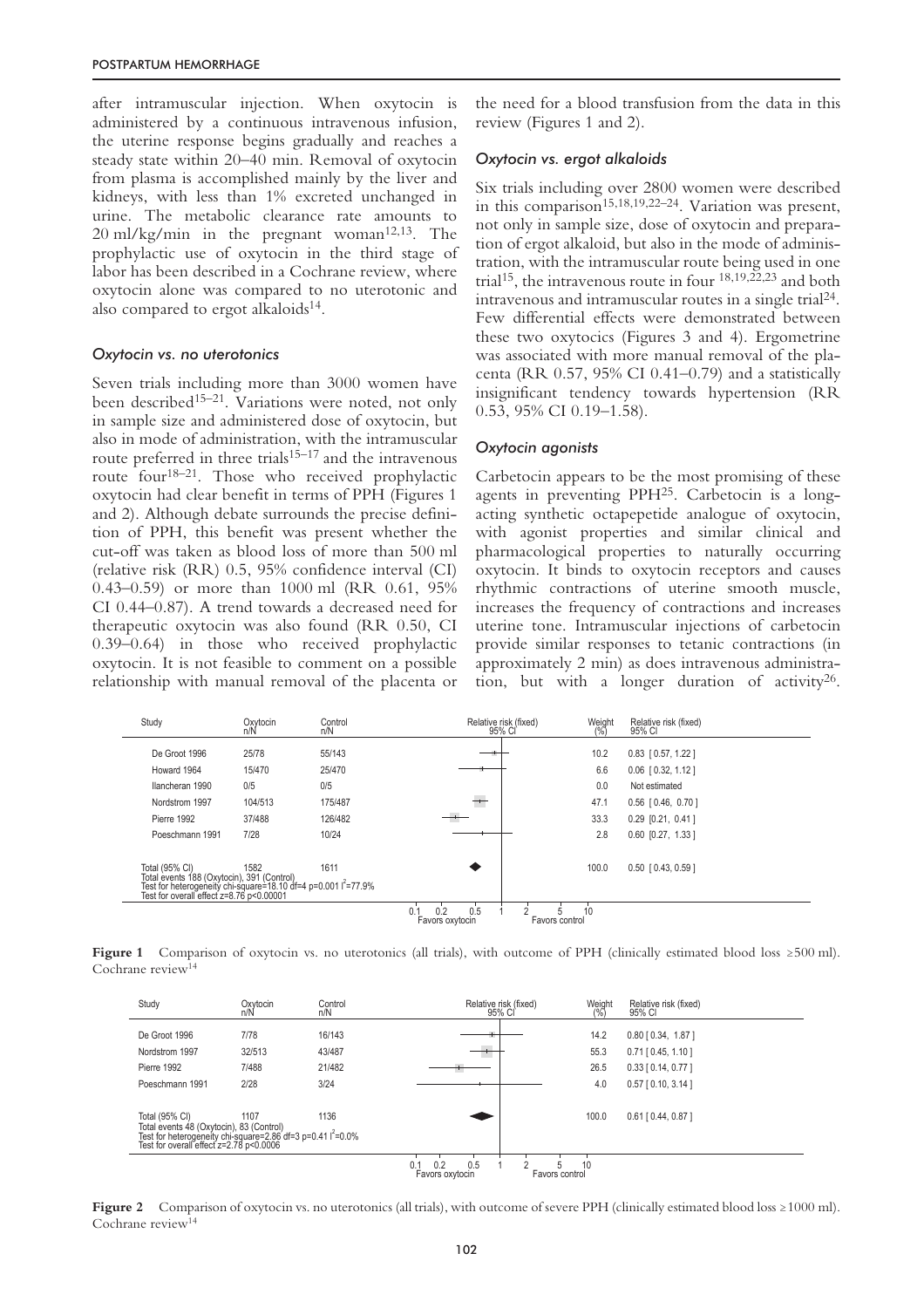| Study                                                                                                                                                                                     | Oxytocin<br>n/N | Ergot alkaloids<br>n/N | Relative risk (fixed)<br>95% CI                                       | Weight<br>(9) | Relative risk (fixed)<br>95% CI |
|-------------------------------------------------------------------------------------------------------------------------------------------------------------------------------------------|-----------------|------------------------|-----------------------------------------------------------------------|---------------|---------------------------------|
| De Groot 1996                                                                                                                                                                             | 1/78            | 2/146                  |                                                                       | 1.7           | $0.94$ [ 0.09, 10.16 ]          |
| Fugo 1958                                                                                                                                                                                 | 55/324          | 36/149                 | $^{+}$                                                                | 60.5          | $0.70$ [ $0.48$ , 1.02 ]        |
| Sorbe 1978                                                                                                                                                                                | 10/508          | 32/543                 | $\rightarrow$                                                         | 37.8          | $0.34$ [ 0.17, 0.68 ]           |
| Total (95% CI)<br>Total events: 66 (Oxytocin), 70 (Erot alkaloids)<br>Test for heterogeneity chi-square=3.60 df=2 p=0.17 l <sup>2</sup> =44.5%<br>Test for overall effect z=3.39 p<0.0007 | 908             | 838                    |                                                                       | 100.0         | $0.57$ [ $0.41$ , $0.79$ ]      |
|                                                                                                                                                                                           |                 |                        |                                                                       |               |                                 |
|                                                                                                                                                                                           |                 |                        | 0.001<br>0.01<br>100<br>0.1<br>10<br>Favors oxytocin<br>Favors ergots | 1000          |                                 |

**Figure 3** Comparison of oxytocin vs. ergot alkaloids (all trials), with outcome of manual removal of the placenta. Cochrane review<sup>14</sup>

| Study                                                                                                                                                | Oxvtocin<br>n/N | Ergot alkaloids<br>n/Ñ | Relative risk (fixed)<br>95% CI                      | Weight<br>(%) | Relative risk (fixed)<br>95% CI |
|------------------------------------------------------------------------------------------------------------------------------------------------------|-----------------|------------------------|------------------------------------------------------|---------------|---------------------------------|
| McGinty 1958                                                                                                                                         | 4/50            | 15/100                 |                                                      | 100.0         | $0.53$ [ $0.19$ , $1.52$ ]      |
| Total (95% CI)<br>Total events: 4 (Oxytocin), 15 (Ergot alkaloids)<br>Test for heterogeneity: not applicable<br>Test for overall effect z=1.17 p<0.2 | 50              | 100                    |                                                      | 100.0         | $0.53$ [ $0.19$ , $1.52$ ]      |
|                                                                                                                                                      |                 |                        | 0.2<br>0.5<br>0.1<br>Favors oxytocin<br>Favors ergot | 10            |                                 |

Figure 4 Comparison of oxytocin vs. ergot alkaloids (all trials), with outcome of diastolic blood pressure of more than 100 mmHg between delivery of the baby and discharge from labor ward. Cochrane review<sup>14</sup>

Oxytocin agonists have been compared to conventional uterotonics in a Cochrane review<sup>27</sup>. Three trials28–30 compared the use of carbetocin and oxytocin for a total of 876 women who received either oxytocin or carbetocin. One trial<sup>31</sup> compared carbetocin with placebo (saline). Here, the use of carbetocin resulted in a statistically significant reduction in the need for therapeutic uterotonic agent (RR 0.44, 95% CI 0.25–0.78) compared to oxytocin for those who underwent cesarean section, but not for vaginal delivery. However, currently there is insufficient evidence to suggest that carbetocin is as effective as oxytocin to prevent postpartum hemorrhage (PPH).

#### Syntometrine

Syntometrine is a mixture of 5 IU oxytocin (Syntocinon) and 500 µg ergometrine maleate. Ergometrine is a naturally occurring ergot alkaloid which stimulates contractions of uterine and vascular smooth muscle. Following administration, it increases the amplitude and frequency of uterine contractions and tone, thus impeding uterine blood flow. Intense contractions are produced and are usually followed by periods of relaxation. Hemostasis is caused by contractions of the uterine wall around bleeding vessels at the placental site.

The vasoconstriction caused by ergometrine involves mainly capacitance vessels, leading to an increase in central venous pressure and blood pressure. Ergometrine produces arterial vasoconstriction by stimulation of the α-adrenergic and serotonin receptors and inhibition of endothelial-derived relaxation factor release. Uterine contractions are initiated within 1 min of intravenous injection and last for up to 45 min, whilst, with the intramuscular injection, contractions are initiated within 2–3 min and last for 3 h or longer31–34.

The prophylactic use of ergometrine–oxytocin in the third stage of labor has also been the subject of a Cochrane review, where ergometrine-oxytocin was compared to oxytocin<sup>35</sup>.

#### Ergometrine–oxytocin vs. oxytocin

Six trials including 9332 women were described in this  $comparison<sup>36–41</sup>$ . Variations were noted in sample size and in outcomes measured. Maternal outcomes in terms of nausea and vomiting, the need for blood transfusion and blood pressure changes were considered in four trials $36-41$ , as was manual removal of the placenta in two trials $37,40$ . All six addressed the issue of PPH, but variations were seen in quantification of blood  $\text{lost}^{36-41}.$ 

In terms of PPH, all six trials $36-41$  demonstrated a significantly lower rate with ergometrine–oxytocin regardless of the dose of oxytocin used (odds ratio (OR) 0.82, 95% CI 0.71–0.95). Four trials examined the effects of uterotonics on diastolic blood pressure36–39. Whilst there was a marked difference in the criteria used to ascertain the changes in diastolic blood pressure, a consistent picture nevertheless emerges demonstrating an elevation of diastolic blood pressure with ergometrine–oxytocin or oxytocin administration. However, the use of ergometrine–oxytocin was associated with a greater increase in blood pressure than oxytocin alone (OR 2.40, 95% CI 1.58–3.64).

The incidence of nausea and/or vomiting was addressed in four trials $36-39$ . A greater incidence of these side-effects was noted with ergometrine– oxytocin use compared to oxytocin alone (vomiting: OR 4.92, 95% CI 4.03–6.00; nausea: OR 4.07, 95% CI 3.43–4.84; vomiting and nausea: OR 5.71, 95% CI 4.97–6.57). In terms of the need for blood transfusion, the same trials found no difference (OR 1.37, 95% CI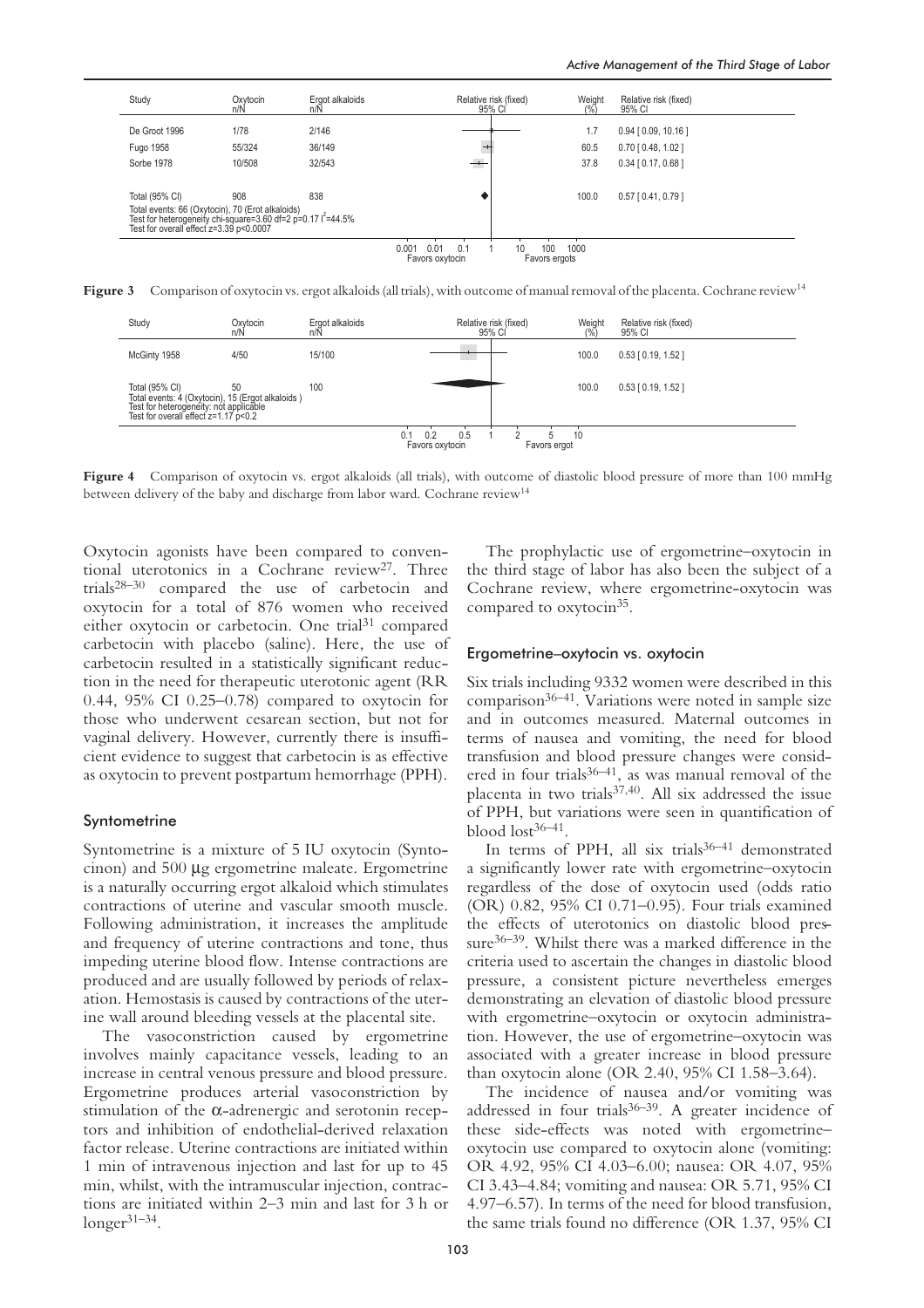0.89–2.10). The two trials that addressed the issue of manual removal of the placenta found no significant differences (OR 1.03, 95% CI 0.80–1.33)37,40.

## Prophylactic use of ergot alkaloids in the third stage of labor

Ergot alkaloids are amide derivatives of the tetracyclic compound lysergic acid and include three categories: (1) the ergotamine group: ergotamine, ergosine and isomers; (2) the regotoxine group: ergocornine, ergocristine, ergokryptine and isomers; and (3) the ergotamine and isomers.

The ergot alkaloids act as partial agonists or antagonists at adrenergic, dopaminergic and tryptaminergic receptors. All the ergot alkaloids significantly increase the motor activity of the uterus producing persistent contractions in the inner zone of myometrium through calcium channel mechanism and actin– myosin interaction that lead to the shearing effect on placental separation. The gravid uterus is very sensitive to ergot alkaloids, whereby small doses administered immediately postpartum result in a marked uterine response. The different preparations and routes of administration have been the subject of a number of investigations, both for therapeutic and prophylactic use15,42–45. All ergot alkaloids have the same qualitative effect on the uterus; ergometrine is the most active and is also less toxic than ergotamine. For this reason, ergometrine and its semi-synthetic derivative methylergometrine have replaced other ergot preparations as uterine-stimulating agents in obstetrics. Unfortunately, the injectable forms of both preparations are unstable when stored unrefrigerated and at high temperatures. Similarly, the oral forms deteriorate within weeks when stored in increased temperatures. These latter qualities are crucial in determining whether these agents can be used in many parts of the world and are perhaps more important than the pharmacological properties. Methylergometrine differs little from ergometrine in its pharmacokinetics.

Clinical trials have been conducted on the use of ergot alkaloids in the third stage of labor for prevention of PPH15,23,42. The use of ergot alkaloids in the third stage of labor compared with no uterotonic drugs and with different routes of administration is the subject of a Cochrane review<sup>46</sup>. The authors of this review conclude that prophylactic intramuscular or intravenous injections of ergot alkaloids are effective in reducing blood loss, PPH and the use of therapeutic uterotonics, but adverse effects include elevated blood pressure and pain after birth requiring analgesia, particularly with the intravenous route of administration.

## **Prostaglandins**

Prostaglandins ripen the cervix by altering the extracellular ground substance, increasing the activity of collagenase and increasing the elastase, glycoaminoglycans, dermatan sulfate and hyaluronic acid levels in the cervix47,48. These agents allow for cervical smooth muscle relaxation and increase intracellular calcium, thus facilitating contraction of the myometrium.

Misoprostol is a synthetic analogue of naturally occurring prostaglandin E1. It is rapidly absorbed following oral administration and its bioavailability exceeds 80%. Peak plasma levels are reached in 30–60 min, and it is converted to active misoprostol acid, which has a half-life of 30–60 min. It is metabolized in the liver, and less than 1% of the active metabolite is excreted in the urine. In pregnancy, it is absorbed across the vaginal mucosa. After oral administration, the plasma concentration increases rapidly to reach a peak in 30 min and rapidly declines, whereas with vaginal administration the peak is reached in 1.5 h before steadily declining. Moreover, the area under the misoprostol concentration vs. time curve is increased, implying greater exposure time<sup>49</sup>.

The prophylactic use of prostaglandins in the management of the third stage of labor is the subject of a Cochrane review wherein misoprostol was compared<sup>50</sup> to: (1) either placebo or no uterotonic; (2) conventional injectable uterotonic; or (3) injectable prostaglandin vs. injectable uterotonic.

## *Misoprostol vs. placebo/no uterotonic*

Six trials were included in this comparison. Misoprostol 400  $\mu$ g was the dose in three trials<sup>51–53</sup>, a dose of 600  $\mu$ g was used in an additional three trials<sup>54–56</sup>, and one trial compared doses of 600 µg and 400 µg with placebo/no uterotonic<sup>57</sup>.

At both doses (400 or 600 µg), misoprostol was either equal or less effective than placebo/no treatment for blood loss of 1000 ml or more; it also appeared to have a protective effect on the use of additional uterotonics, although this effect did not reach statistical significance. However, misoprostol was, associated with a triad of non-lethal side effects (more vomiting, shivering and pyrexia than placebo), and this observation was dose-related and occurred across the trials.

Rectal misoprostol was compared to placebo in one trial53. No statistically significant reduction in blood loss of at least 1000 ml (RR 0.69, 95% CI 0.35–1.37) or need to use additional uterotonic agents (RR 0.70, 95% CI 0.31–1.62) was observed.

#### *Misoprostol vs. conventional injectable uterotonics*

Fourteen trials were included in this comparison55,58–73. The trials are heterogeneous in terms of dose of misoprostol administered, route of administration and type of injectable uterotonic. Overall, the risk of PPH of at least 1000 ml was higher for the misoprostol group (RR 1.32, 95% CI 1.16–1.51) compared to either intravenous or intramuscular injections of oxytocin74.

## *Injectable prostaglandins vs. injectable uterotonics*

Seven trials compared injectable prostaglandins with conventional injectable uterotonics<sup>17,45,77-81</sup>. The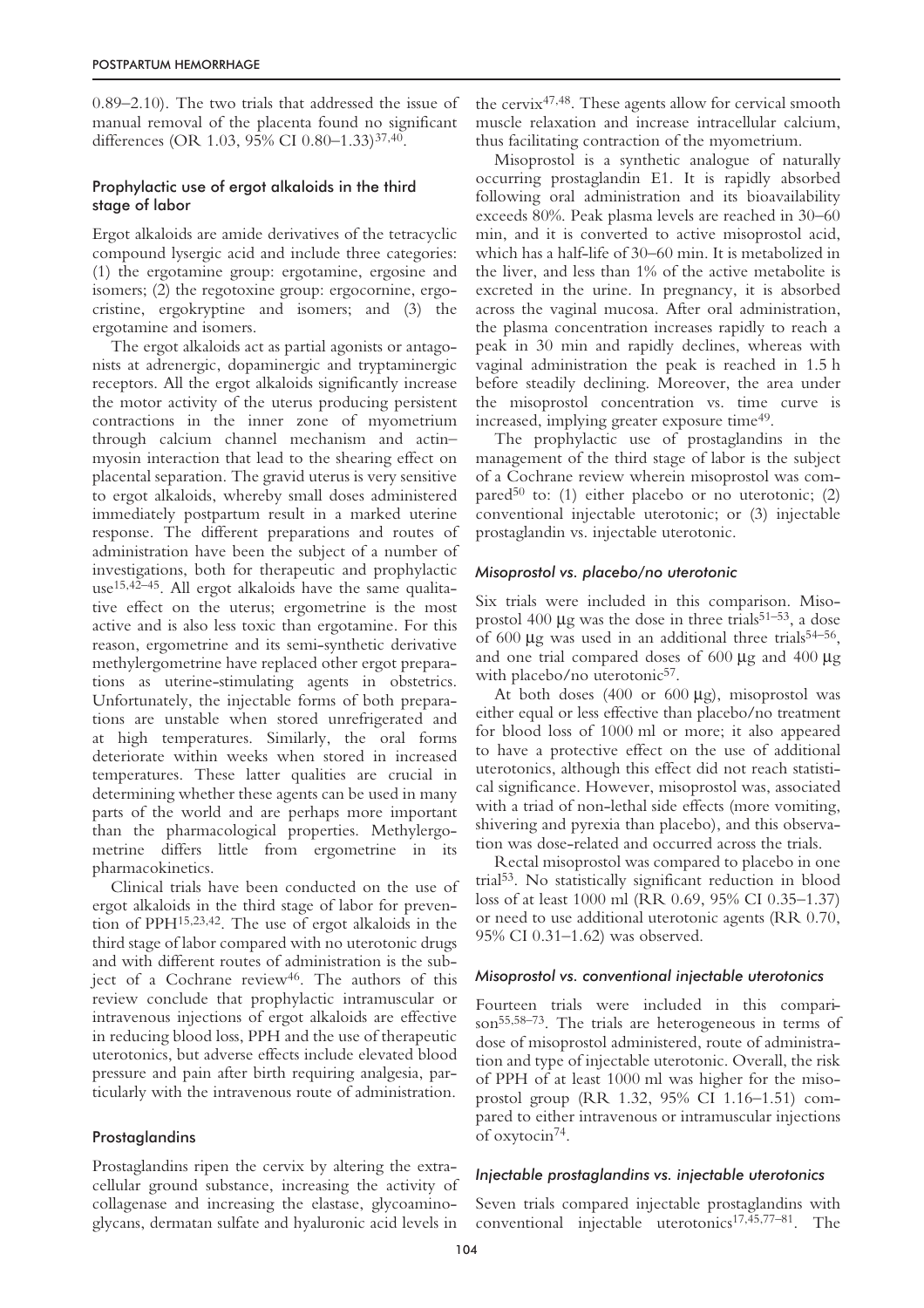trials were heterogeneous, and reliable estimates of outcomes were not possible. The injectable prostaglandins were associated with less blood loss, a shorter duration of the third stage of labor, more vomiting, diarrhea and abdominal pain than conventional uterotonics. *[Editor's note: Interested readers should see also Section 6. L.G.K.]*

#### EARLY CORD CLAMPING AND DIVISION

The timing of umbilical cord clamping is variable<sup>82</sup>. In the active management of the third stage of labor, early cord clamping is generally carried out in the first 30 seconds after birth, regardless of the presence or absence of cord pulsations<sup>83</sup>. Late cord clamping constitutes expectant management, whereby clamping is deferred until cord pulsations have ceased. A precise definition of early or late cord clamping is not currently available84.

Delayed clamping of the cord facilitates placental transfusion and results in an increase in infant blood volume by 30%, and an increase in hematocrit and hemoglobin levels, with a resultant increase in iron stores and less anemia in infancy84–86. The benefits associated with this increase in infant blood volume are short-lived, however, lasting no longer than 3 months<sup>85</sup>. In Rhesus-negative women, early clamping of the cord may increase the likelihood of fetomaternal transfusion and thus exacerbate the risk of isoimmunization84. Early clamping of the cord has also been associated with a higher risk of respiratory distress syndrome in pre-term infants<sup>87</sup>. The recent Cochrane review concludes that delayed cord clamping is not associated with an increase in PPH. However, in neonatal terms, delayed cord clamping is associated with an increase in iron store, albeit with an increase in risk of neonatal jaundice requiring phototherapy<sup>88</sup>.

## COMPARISON OF ACTIVE VERSUS EXPECTANT MANAGEMENT

As noted above, the active management of the third stage of labor consists of three interlocking interventions: a prophylactic uterotonic agent, early clamping and division of the umbilical cord, and controlled cord traction.

This management package has been compared to expectant management of the third stage of labor in a Cochrane review89. Five trials were included in the analysis90–94. Active management was routinely practiced in the first four, and both active and expectant management were practiced in the fifth trial. The oxytocics used included oxytocin alone, ergometrine alone and a combination of oxytocin and ergometrine.

The incidence of PPH both at the 500 ml (RR 0.34, 95% CI 0.27–0.044) and 1000 ml (0.34, 95% CI 0.14–0.87) levels was significantly decreased in the actively managed group compared to the expectantly managed group (Figures 5 and 6). More importantly, the need for blood transfusion was also significantly less in the actively managed group (RR 0.35, 95% CI 0.22–0.55), and the duration of the third stage of labor was not unexpectedly shorter in the actively managed group (RR 0.15, 95% CI 0.12–0.19).

The authors conclude that active management is superior to expectant management in terms of blood loss and other serious complications of the third stage of labor, and that active management should be

| Study                                                                                                                                                                                   | Treatment<br>n/N           | Control<br>n/N              |     |     |                   | 95% CI | Relative risk (fixed) |   | Weight<br>$\%$       | Relative risk (fixed)<br>95% CI                                              |
|-----------------------------------------------------------------------------------------------------------------------------------------------------------------------------------------|----------------------------|-----------------------------|-----|-----|-------------------|--------|-----------------------|---|----------------------|------------------------------------------------------------------------------|
| Abu Dhabi 1997<br>Bristol 1988<br>Dublin 1990                                                                                                                                           | 48/827<br>50/846<br>14/705 | 90/821<br>152/849<br>60/724 |     |     | $\longrightarrow$ |        |                       |   | 21.2<br>35.6<br>13.9 | $0.53$ [ 0.38, 0.74 ]<br>$0.33$ [ $0.24$ , $0.45$ ]<br>$0.24$ [ 0.14, 0.42 ] |
| Hinchingbrooke 1998                                                                                                                                                                     | 51/748                     | 126/764                     |     |     | $+$               |        |                       |   | 29.3                 | $0.41$ [ $0.30, 0.56$ ]                                                      |
| Total (95% CI)<br>Total events: 163 (Treatment), 428 (Control)<br>Test for heterogeneity chi-square=7.26 df=3 p=0.06 l <sup>2</sup> =58.7%<br>Test for overall effect z=10.84 p<0.00001 | 3126                       | 3158                        |     |     |                   |        |                       |   | 100.0                | $0.38$ [ $0.32$ , $0.46$ ]                                                   |
|                                                                                                                                                                                         |                            |                             | 0.1 | 0.2 | 0.5               |        |                       | 5 | 10                   |                                                                              |

**Figure 5** Comparison of active vs. expectant management (all women), with outcome of postpartum hemorrhage (clinically estimated blood loss ≥500 ml)

| Study                                                                                                                                                                                | Treatment<br>n/N | Control<br>n/N | Relative risk (fixed)<br>95% CI | Weight<br>(%) | Relative risk (fixed)<br>95% CI |
|--------------------------------------------------------------------------------------------------------------------------------------------------------------------------------------|------------------|----------------|---------------------------------|---------------|---------------------------------|
| Abu Dhabi 1997                                                                                                                                                                       | 6/827            | 26/821         |                                 | 31.6          | $0.23$ [ 0.09, 0.55 ]           |
| Bristol 1988                                                                                                                                                                         | 7/846            | 26/849         |                                 | 31.4          | $0.27$ [ 0.12, 0.62 ]           |
| Dublin 1990                                                                                                                                                                          | 1/705            | 11/724         |                                 | 13.1          | $0.09$ [ 0.01, 0.72 ]           |
| Hinchingbrooke 1998                                                                                                                                                                  | 13/748           | 20/764         |                                 | 23.9          | $0.66$ [ $0.33$ , $1.32$ ]      |
| Total (95% CI)<br>Total events: 27 (Treatment), 83 (Control)<br>Test for heterogeneity chi-square=8.29 df=3 p=0.10 l <sup>2</sup> =52.3%<br>Test for overall effect z=5.07 p<0.00001 | 3126             | 3158           |                                 | 100.0         | $0.33$ [ $0.21$ , $0.51$ ]      |
|                                                                                                                                                                                      |                  |                | 0.2<br>0.5<br>0.1<br>5          | 10            |                                 |

**Figure 6** Comparison of active vs. expectant management (all women), with outcome of postpartum hemorrhage (clinically estimated blood loss ≥1000 ml)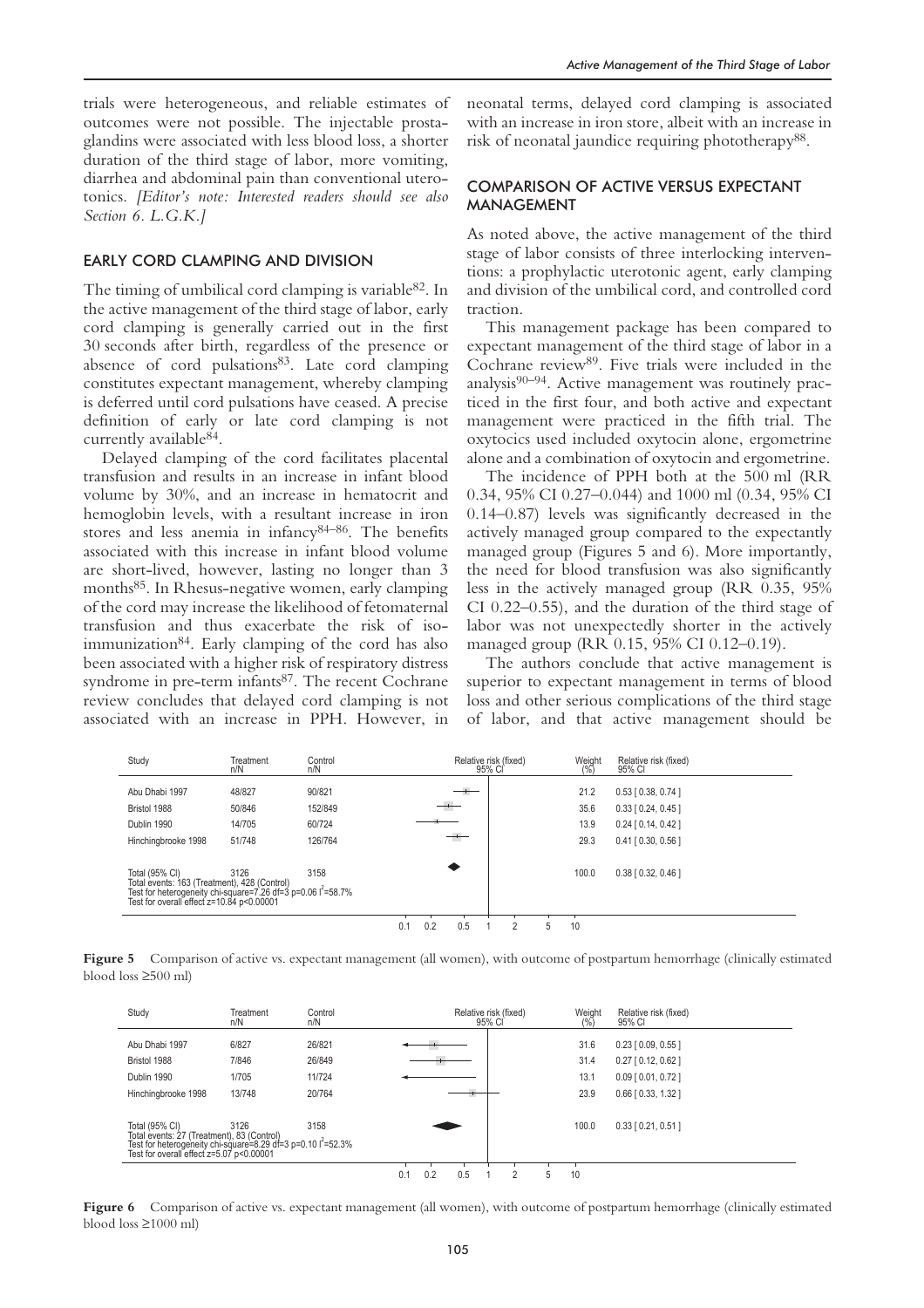routine for women expecting a vaginal delivery in a maternity hospital. *[Editor's note: At the International Conference on the Prevention of Post Partum Hemorrhage held in Goa on July 12–15, 2006, there was considerable discussion on the appropriateness of this intervention to be performed in the hands of skilled birth attendants who were working in a domiciliary delivery, although it was recognized that all such individuals would not have access to an injectable uterotonic for logistic reasons. L.G.K.]*

The European 5th Framework has funded an expert group from 14 European Union (EU) countries to address PPH in the EU. The group reviewed the literature, surveyed participants with respect to current protocols, devised a consensus document<sup>95</sup>, and clarified the definition of active management of the third stage of labor. The consensus document has received wide support from a large number of international authorities and forms the basis for future comparative research and audit. It is reproduced in full as Addendum A to this chapter.

#### References

- 1. Sweet D. Mayes Midwifery, 12th edn. London: WB Saunders Co, 1997
- 2. Stables D. Physiology in Childbearing with Anatomy and Related Biosciences. London: Balliere Tindall, 1999
- 3. Prendiville WJ, Harding JE, Elbourne DR, Stirrat GM. The Bristol third stage trial: active vs physiological management of the third stage of labour. Br Med J 1988;297:1295–1300
- 4. Den Hertog CE, DeGroot AN, VanDongen PW. History and use of oxytocics. Eur J Obstet Gynaecol Reprod Med 2001;94:8–12
- 5. McCormick ML, Sanghvi HC, Kinzie B, McIntosh N. Preventing postpartum haemorrhage in low-resource settings. Int J Gynaecol Obstet 2002;77:267–75
- 6. World Health Organization. Pregnancy, Childbirth, Postpartum and Newborn Care: a Guide for Essential Practice. Geneva: World Health Organization, 2003
- 7. Winter C, Macfarlane A, Deneux C, et al. Policies for management of the third stage of labour and the immediate management of postpartum haemorrhage in Europe: what is the role of evidence? BJOG 2007;114:845–54
- 8. Alexandrova M, Soloff MA. Oxytocin receptors and parturition. I. Control of oxytocin receptor concentration in the rat myometrium at term. Endocrinology 1980;106:730–5
- 9. Fuchs AR, Fuchs F, Hurstein P, Soloff MS, Fernstrom MJ. Oxytocin receptors and human parturition: a dual role for oxytocin in the initiation of labor. Science (New York) 1982;215:1396–8
- 10. Sanborn BM, Dodge K, Monga M, Qian A, Wang W, Yue C. Molecular mechanisms regulating the effects of oxytocin on myometrial intercellular calcium. Adv Exp Med Biol 1998;449:277–86
- 11. Parker SL, Schimmer BP. Pituitary hormones and their hypothalamic releasing hormones. In Goodman and Gilman, eds. The Pharmacological Basis of Therapeutics, 11th edn. New York: McGraw Hill, 2006:1489–510
- 12. Amico JA, Seitchik J, Robinson AG. Studies of oxytocin in plasma of women during hypocontractile labor. J Clin Endocrinol Metab 1984;58:274–9
- 13. De Groot AN, Vree TB, Hekster YA, et al. Bioavailability and pharmacokinetics of sublingual oxytocin in male volunteers. J Pharm Pharmacol 1995;47:571–5
- 14. Cotter AM, Amen Ness A, Tolosa JE Prophylactic oxytocin for the third stage of labour. Cochrane Database Syst Rev 2010;(4):CD001808
- 15. De Groot ANJA, Van Roosmalen J, Van Dongen PWJ, Borm GF. A placebo-controlled trial of oral ergometrine to reduce postpartum haemorrhage. Acta Obstet Gynecol Scand 1996;75:464–8
- 16. Newton M, Mosey LM, Egli GE, Gifford WB, Hull CT. Blood loss during and immediately after delivery. Obstet Gynecol 1961;17:9–18
- 17. Poeschmann RP, Doesburg WH, Eskes TKAB. A randomised comparison of oxytocin, sulprostone and placebo in the management of the third stage of labour. Br J Obstet Gynaecol 1991;98:528–30
- 18. Howard WF, McFadden PR, Keetek WC. Oxytocic drugs in the fourth stage of labor. JAMA 1964;189:411–13
- 19. Ilancheran A, Ratnam SS. Effect of oxytocin on prostaglandin levels in the third stage of labour. Gynecol Obstet Invest 1990;29:177–80
- 20. Nordstrom L, Fogelstam K, Friedman G, Larsson A, Rydhstroem H. Routine oxytocin in the third stage of labour: a placebo controlled randomised trial. Br J Obstet Gynaecol 1997;104:781–6
- 21. Pierre F, Mesnard L, Body G. For a systematic policy of iv oxytocin where a fairly active management of third stage of labour is yet applied: results of a controlled trial. Eur J Obstet Gynaecol Reprod Med 1992;43:131–5
- 22. Fugo NW, Dieckmann WJ. A comparison of oxytocic drugs in the management of the placental stage. Am J Obstet Gynecol 1958;76:141–6
- 23. Sorbe B. Active pharmacological management of the third stage of labor. A comparison of oxytocin and ergometrine. Obstet Gynecol 1978;52:694–7
- 24. McGinty LB. A study of the vasopressor effects of oxytocics when used intravenously in the third stage of labour. Western J Surg 1956;64:22–8
- 25. Chong YS, Su LL, Arulkumaran S. Current strategies for the prevention of postpartum haemorrhage in the third stage of labour. Curr Opin Obstet Gynecol 2004;16:143–50
- 26. Hunter DJ, Schulz P, Wassenaar W. Effects of carbetocin, a long acting oxytocin analog on the postpartum uterus. Clin Pharm Therapeu 1992;52:60–7
- 27. Su LL, Chong YS, Samuel M. Carbetocin for preventing postpartum haemorrhage. Cochrane Database Syst Rev 2012; (4):CD005457
- 28. Boucher M, Horbay GL, Griffin P, et al. Double-blind, randomized comparison of the effect of carbetocin and oxytocin on intraoperative blood loss and uterine tone of patients undergoing caesarean section. J Perinatol 1998;18: 202–7
- 29. Boucher M, Nimrod CA, Tawagi GF, Meeker TA, Rennicks White RE, Varin, J. Comparison of carbetocin and oxytocin for the prevention of postpartum haemorrhage following vaginal delivery: a double-blind randomized trial. J Obstet Gynaecol Canada JOGC 2004;26:481–8
- 30. Dansereau J, Joshi AK, Helewa ME, et al. Double-blind comparison of carbetocin versus oxytocin in prevention of uterine atony after caesarean section. Am J Obstet Gynecol 1999;180: 670–6
- 31. Barton SR, Jackson A. The safety and efficiency of carbetocin to control uterine bleeding following caesarean section. Prenat Neonat Med 1996;1:185
- 32. Rall TW. Oxytocin, prostaglandins, ergot alkaloids, and other drugs; tocolytic agents. In: Goodman, Gilman A, Rall TW, Nies AS, Taylor P, eds. Goodman and Gilman's The Pharamacological Basis of Therapeutics. Toronto: Pergamon Press, 1990:933–53
- 33. Berde E, Stürmer E. Introduction to the pharmacology of ergot alkaloids and related compounds as a basis to their therapeutic application. In: Berde B, Schild HO, eds. Ergot Alkaloids and Related Compounds. New York: Springer Verlag, 1978:1–28
- 34. Müller-Schweinitzer E, Weidmann H. Basic pharmacological propertues. In: Berde B, Schild HO, eds. Ergot Alkaloids and Related Compounds. New York: Springer Verlag, 1978: 87–232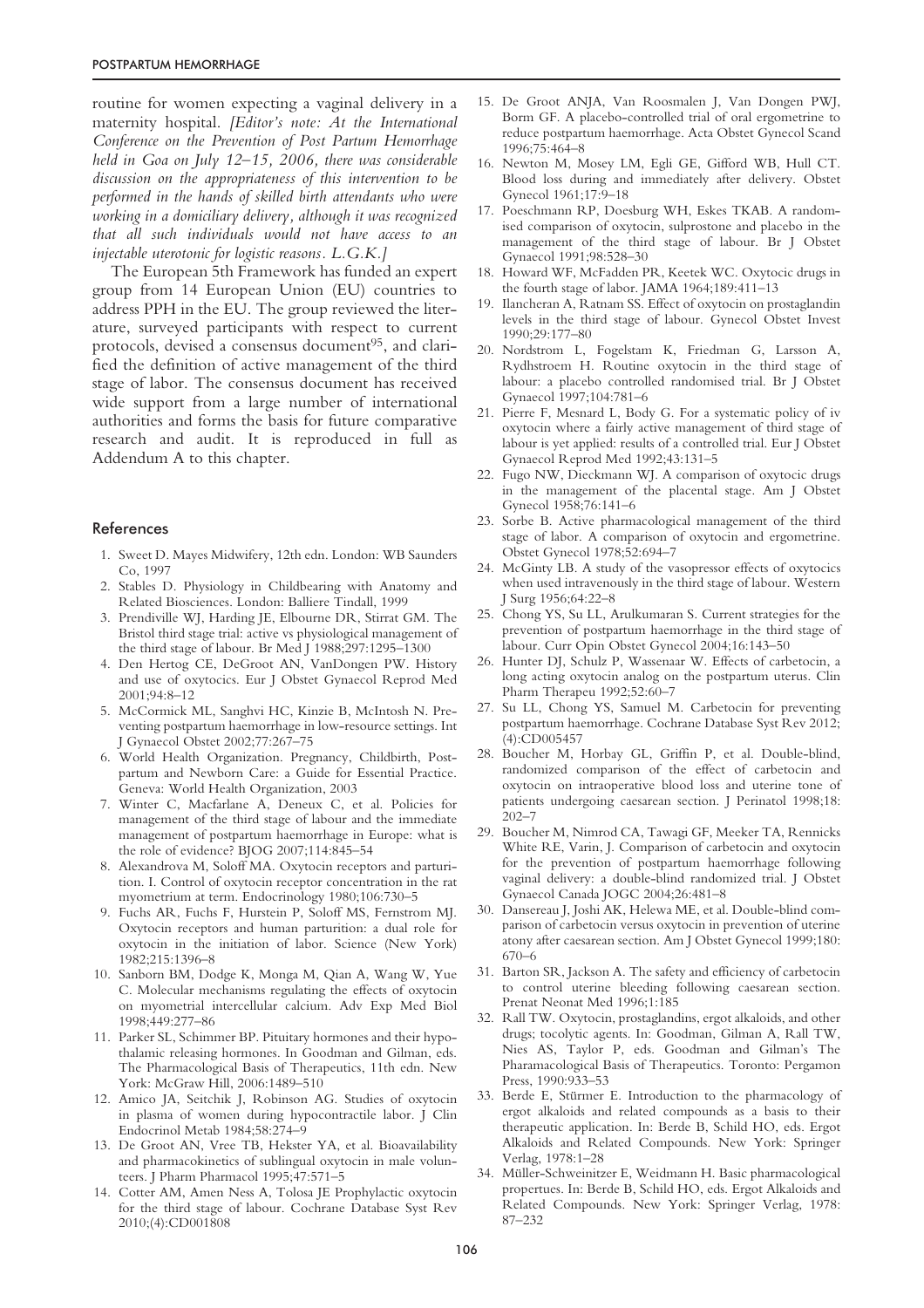- 35. McDonald S, Abbott JM, Higgins SP. Prophylactic ergometrine-oxytocin versus oxytocin for the third stage of labour. Cochrane Database Syst Rev 2004;(1):CD000201
- 36. Choy CMY, Lau WC, Tam WH, Yuen PM. A randomised controlled trial of intramuscular syntometrine and intravenous oxytocin in the management of the third stage of labour. Br JObstet Gynaecol 2002;109:173–7
- 37. Khan GQ, John LS, Chan T, Wani S, Hughes AO, Stirrat GM. Abu Dhabi third stage trial: Oxytocin versus syntometrine in the active management of the third stage of labour. Eur J Obstet Gynaecol Reprod Med 1995;58:147–51
- 38. McDonald SJ, Prendiville W, Blair E. Randomised controlled trial of oxytocin alone versus oxytocin and ergometrine in the active management of the third stage of labour. Br Med J 1993;307:1167–71
- 39. Yuen PM, Chan NST, Yim SF, Chang AMZ. A randomised double blind comparison of syntometrine and syntocinon in the management of the third stage of labour. Br J Obstet Gynaecol 1995;102:377–80
- 40. Nieminen U, Jarvinen PA. A comparative study of different medical treatments of the third stage of labour. Ann Chirurig Gynaecol Fenniae 1963;53:424–9
- 41. Mitchell GG, Elbourne DR. The Salford third stage trial: oxytocin plus ergometrine versus oxytocin alone in the active management of the third stage of labour. Online J Curr Clin Trials 1993;2:Doc 83
- 42. Andersen B, Andersen LL, Sorensen T. ethylergometrine during the early puerperium; a prospective randomized double blind study. Acta Obstet Gynecol Scand 1998;77:54–7
- 43. Borri P, Gerli P, Antignani FL, et al. Methylergonovine maleate: a proposal for its more specific use. Biol Res Preg Perinatol 1986;7:128–30
- 44. Moir DD, Amoa AB. Ergometrine or oxytocin? Blood loss and side effects at spontaneous vertex delivery. Br J Anaes 1979;51:113–17
- 45. Van Selm M, Kanhai HH, Keirse MJ. Preventing the recurrence of atonic postpartum hemorrhage: a double blind trial. Acta Obstet Gynecol Scand 1995;74:270–4
- 46. Liabsuetrakul T, Choobun T, Peeyananjarassri K, Islam QM. Antibiotic prophylaxis for operative vaginal delivery. Cochrane Database Syst Rev 2009;(2):CD004455
- 47. Uldbjerg N, Ekman G, Malmstrom A, Sporrong B, Ulmstein U, Wingerup L. Biochemical and morphological changes of human cervix after local application of prostaglandin E2 in pregnancy. Lancet 1981;1:267–8
- 48. Uldbjerg N, Ekman G, Malmstrom A, Olsson K, Ulmstein U. Ripening of the human uterine cervix related to changes in collagen, glycosaminoglycans, and collagenolytic activity. Am J Obstet Gynecol 1983;147:662–6
- 49. More B. Misoprostol: an old drug, new indications. J Postgrad Med 2002;48:336–9
- 50. Gülmezoglu AM, Forna F, Villar J, Hofmeyr GJ. Prostaglandins for preventing postpartum haemorrhage. Cochrane Database Syst Rev 2007;(3):CD000494
- 51. Hofmeyr GJ, Nikodem VC, deJager M, Gelbart BR. A randomised placebo controlled trial of oral misoprostol in the third stage of labour. Br J Obstet Gynaecol 1998;105:971–5
- 52. Hofmeyr GJ, Nikodem VC, deJager M, Drakely A, Gelbart B. Oral misoprostol for labour third stage management: randomised assessment of side effects (part 2). Proceedings of the 17th Conference on Priorities in Perinatal care; 1998, South Africa, 1998:53–4
- 53. Bamigboye AA, Hofmeyr GJ, Merrell DA. Rectal misoprostol in the prevention of postpartum hemorrhage: a placebo controlled trial. Am J Obstet Gynecol 1998;179: 1043–6
- 54. Surbek DV, Fehr P, Hoesli I, Holzgreve W. Oral misoprostol for third stage of labor: a randomized placebo-controlled trial. Obstet Gynecol 1999;94:255–8
- 55. Benchimol M, Gondry J, Mention J, Gagneur O, Boulanger J. Role of misoprostol in controlled delivery [Place du misoprostol dans la direction de la deliverance]. J Gynaecol Obstet Biol Reprod 2001;30:576–83
- 56. Hofmeyr GJ, Nikodem VC, deJager M, Drakely A. Side effects of oral misoprostol in the third stage of labour: a randomised placebo controlled trial. South Afr Med J 2001; 91:432–5
- 57. Hofmeyr GJ, Nikodem VC, de Jager M, Gelbart BR. A randomized placebo-controlled trial of oral misoprostol in the third stage of labour. Br J Obstet Gynaecol 1998;105:971–5
- 58. Caliskan E, Dilbaz B, Meydanli M, Ozturk N, Narin MA, Haberal P. Oral misoprostol for the third stage of labor: a randomized controlled trial. Obstet Gynecol 2003;101:921–8
- 59. Cook C, Spurrett B, Murray H. A randomized clinical trial comparing oral misoprostol with synthetic oxytocin or syntometrine in the third stage of labour. Aust N Z J Obstet Gynaecol 1999;39:414–19
- 60. Amant F, Spitz B, Timmerman D, Corremans A, Van Assche FA. Misoprostol compared with methylergometrine for the prevention of postpartum haemorrhage: a double-blind randomised trial. Br J Obstet Gynaecol 1999;106:1066–70
- 61. Lumbiganon P, Hofmeyr J, Gulmezoglu AM, Villar J. Misoprostol dose related shivering and pyrexia in the third stage of labour. Br J Obstet Gynaecol 1999;106:304–8
- 62. Whalley RL, Wilson JB, Crane JM, Matthews K, Sawyer E, Hutchens D. A double-blind placebo controlled randomised trial of misoprostol and oxytocin in the management of the third stage of labour. Br J Obstet Gynaecol 2000;107:1111–15
- 63. El-Refaey H, Nooh R, O'Brien P, Abdalla M, Geary M, Walder J, Rodeck C. The misoprostol third stage of labour study: a randomised controlled comparison between orally administered misoprostol and standard treatment. Br J Obstet Gynaecol 2000;107:1104–10
- 64. Ng PS, Chan ASM, Sin WK, Tang LCH, Cheung KB, Yuen PM. A multicentre randomized trial of oral misoprostol and i.m syntometrine in the management of the third stage of labour. Hum Reprod 2001;16:31–5
- 65. Bugalho A, Daniel A, Faundes A, Cunha M. Misoprostol for prevention of postpartum haemorrhage. Int J Gynaecol Obstet 2001;73:1–6
- 66. Lokugamage A, Paine M, Bassaw-Balroop K, et al. Active management of the third stage at Cesarean section: a randomized controlled trial of misoprostol versus syntocinon. Aust N Z Obstet Gynaecol 2001;41:411–14
- 67. Gerstenfeld TS, WingDA. Rectal misoprostol versus intravenous oxytocin for the prevention of postpartum hemorrhage after vaginal delivery. Am J Obstet Gynecol 2001;185:878–82
- 68. Gulmezoglu AM, Villar J, Ngoc NT, et al. The WHO multicentre double-blind randomized trial to evaluate the use of misoprostol in the management of the third stage of labour. Lancet 2001;358:689–95
- 69. Kundodyiwa TW, Majoko F, Rusakaniko S. Misoprostol versus oxytocin in the third stage of labor. Int J Obstet Gynaecol 2001;75:235–41
- 70. Karkanis SG, Caloia D, Salenieks ME, et al. Randomized controlled trial of rectal misoprostol versus oxytocin in third stage management. J Obstet Gynecol Can 2002;24:149–54
- 71. Penaranda W, Arrieta O, Yances B. Active management of the childbirth with sublingual misoprostol: a clinical controlled trial in the Hospital de Maternidad Rafeal Calvo. Revista Colomb Obstet Ginecol 2002;53:87–92
- 72. Caliskan E, Meydanli M, Dilbaz B, Aykan B, Sonmezer M, Haberal A. Is rectal misoprostol really effective in the treatment of third stage of labor? A randomized controlled trial. Am J Obstet Gynecol 2002;187:1038–45
- 73. Caliskan E, Dilbaz B, Meydanli M, Ozturk N, Narin M, Haberal A. Oral misoprostol for the third stage of labor: a randomized controlled trial. Obstet Gynecol 2003;101:921–8
- 74. Parsons S, Walley RL, Crane JMG, Matthews K, Hutchens D. Oral misoprostol versus oxytocin in the management of the third stage of labour. J Obstet Gynaecol Canada JOGC 2006;28:20–6
- 75. Lam H, Tang OS, Lee CP, Ho PC. A pilot-randomized comparison of sublingual misoprostol with syntometrine on the blood loss in third stage of labor. Acta Obstet Gynecol Scand 2004;83:647–50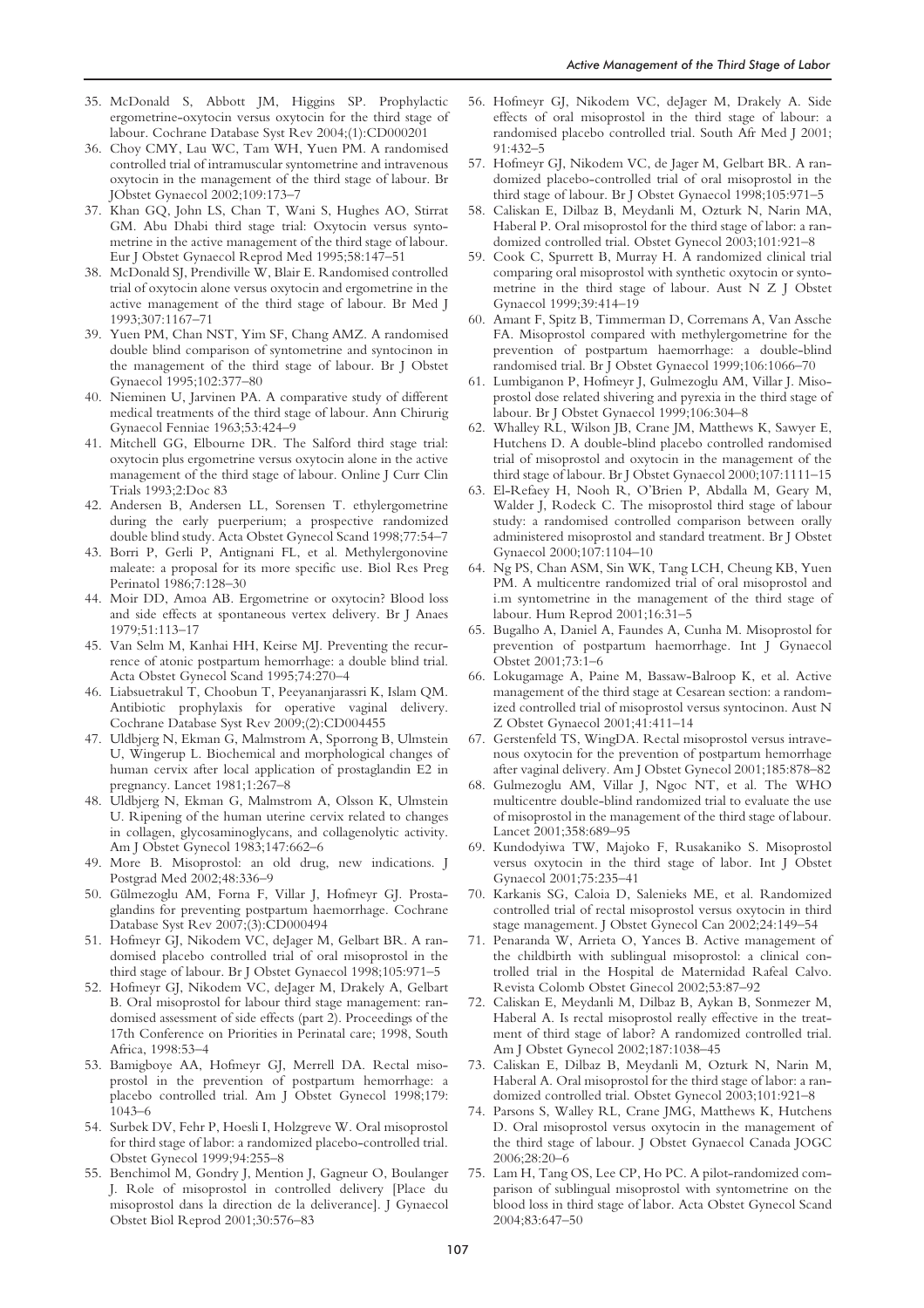- 76. Gulmezoglu AM, Villar J, Ngov NT, et al. WHO multicentre randomized controlled trial of misoprostol in the management of the third stage of labour. Lancet 2001;358:689–95
- 77. Abdel-Aleem H, Abol-Oyoun EM,Moustafa SAM, Kamel HS, Abdel-Wahab HA. Carboprost trometamol in the management of the third stage of labor. Int J Obstet Gynaecol 1993;42:247–50
- 78. Bhattacharya P, Devi PK, Jain S, Kanthamani CR, Raghavan KS. Prophylactic use of 15(S) 15 methyl PGF2 alpha by intramuscular route for control of postpartum bleeding – a comparative trial with methylergometrine. Acta Obstet Gynecol Scand 1998;(Suppl 145):13–15
- 79. Chua S, Chew SL, Yeoh CL, et al. A randomized controlled study of prostaglandin 15-methyl F2 alpha compared with syntometrine for prophylactic use in the third stage of labour. Aust N Z J Obstet Gynaecol 1995;35:413–16
- 80. Catanzarite VA. Prophylactic intramyometrial carboprost tromethamine does not substantially reduce blood loss relative to intramyometrial oxytocin at routine caesarean section. Am J Perinatol 1990;7:39–42
- 81. Chou MM, MacKenzie IZ. A prospective, double blind, randomized comparison of prophylactic intramyometrial 15-methyl prostaglandin F2 alpha, 125 micrograms, and intravenous oxytocin, 20 units, for the control of blood loss at elective caesarean section. Am J Obstet Gynecol 1994;171: 1356–60
- 82. Inch S. Management of the third stage of labour: another cascade of intervention? Midwifery 1991;7:64–70
- 83. McDonald SJ. Management in the Third Stage of Labour. Western Australia: University of Western Australia, 1996
- 84. Prendiville WJ, Elbourne D. Care during the third stage of labour. In Chalmers I, Enkin M, Keirse MJNC, eds. Effective Care in Pregnancy and Childbirth. Oxford: Oxford University Press, 1989:1145–69
- 85. World Health Organisation. Care of the umbilical cord: a review of the evidence. Geneva: World Health Organisation, 1998
- 86. Mercer JS. Current best evidence: a review of the literature on umbilical cord clamping. J Midwifery Women's Health 2001;46:402–14
- 87. Rabe H, Reynolds G, Diaz-Rossello J. Early versus delayed umbilical cord clamping in preterm infants. Cochrane Database Syst Rev 2004;(3):CD003248
- 88. McDonald SJ, Middleton P. Effect of timing of umbilical cord clamping of term infants on maternal and neonatal outcomes. Cochrane Database Syst Rev 2008;(2):CD004074
- 89. Begley CM, Gyte GM, Murphy DJ, Devane D, McDonald SJ, McGuire W. Active versus expectant management for women in the third stage of labour. Cochrane Database Syst Rev 2010;(7):CD007412
- 90. Khan GQ, John LS, Wani S, Doherty T, Sibai BM. Controlled cord traction versus minimal intervention techniques in delivery of the placenta: a randomized controlled trial. Am J Obstet Gynecol 1997;177:770–4
- 91. Thilaganathan B, Cutner A, Latimer J, Beard R. Management of the third stage of labour in women at low risk of postpartum haemorrhage. Eur J Obstet Gynaecol Reprod Biol 1993;48:19–22
- 92. Prendiville WJ, Harding JE, Elbourne D, Stirrat GM. The Bristol Third Stage Trial: active vs. physiological management of third stage of labour. BMJ 1988;297:1295–300
- 93. Begley CM. A comparison of active and physiological management of the third stage of labour. Midwifery 1990;6:3–17
- 94. Rogers J, Wood J, McCandlish R, Ayers S, Truesdale A, Elbourne D. Active vs expectant management of the third stage of labour: the Hitchingbrooke randomised controlled trial. Lancet 1998;351:693–9
- 95. EUPHRATES group. European consensus on prevention and management of postpartum haemorrhage. 2005. www. euphrates.inserm.fr/inserm/euphrates.nsf/AllDocumentsBy UNID/95A14F46F31A5246C125707400485AED?Open Document $&$ l = 3.1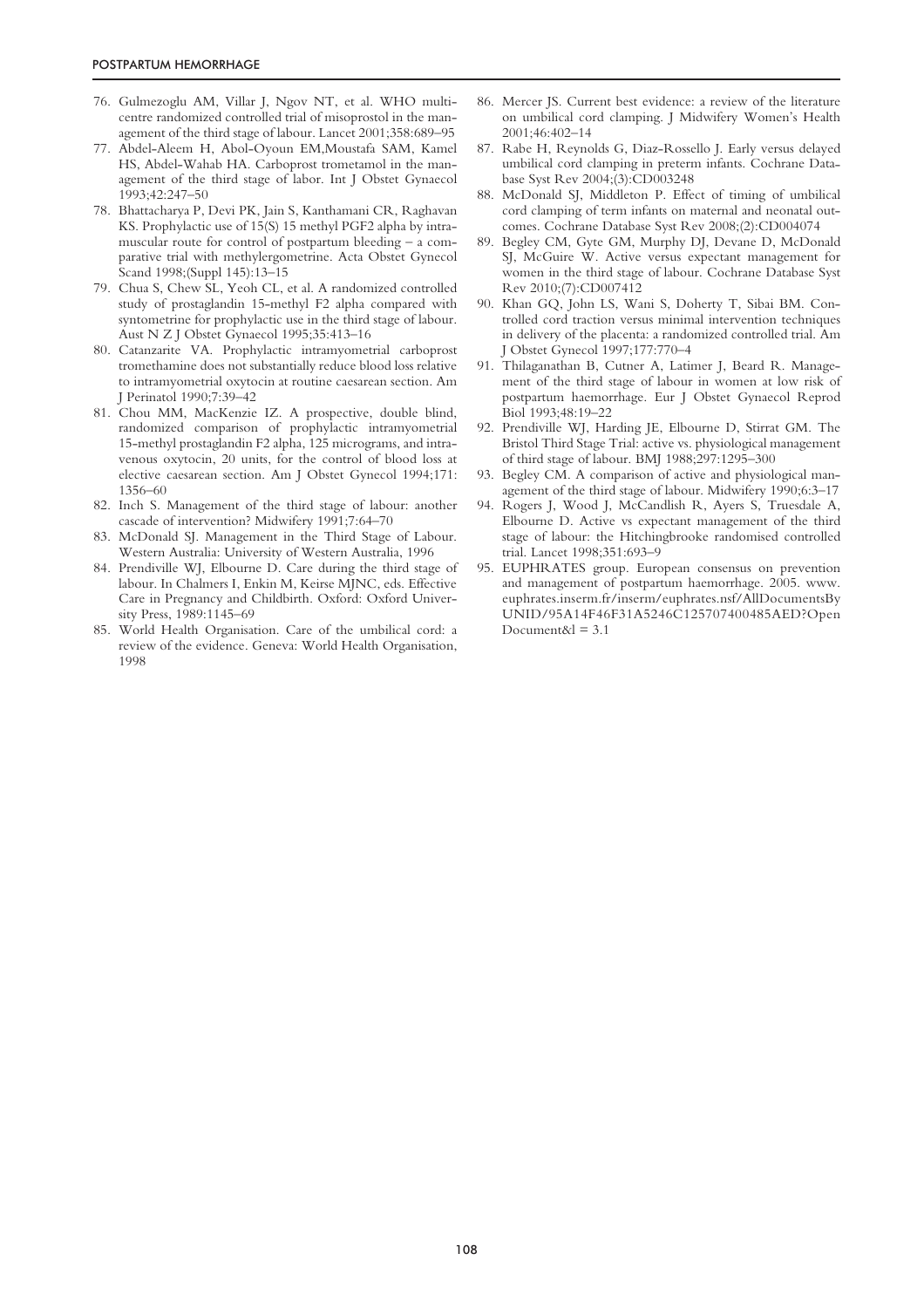## Addendum A: European Consensus on Prevention and Management of Postpartum Hemorrhage

*The EUPHRATES group (EUropean Project on obstetric Haemorrhage Reduction: Attitudes, Trial, and Early warning System), European Union 5th Framework*

## INTRODUCTION

The EUPHRATES study comprises five parts, the second of these being 'the development of a minimal European core consensus on prevention and management of post partum hemorrhage'. This consensus is not a protocol or guideline. It represents a European consensus on what could be agreed on by all. Each maternity unit should have its own written protocol concerning prevention and treatment of postpartum hemorrhage (PPH).

#### Method

This consensus is based on three pillars: (a) review of literature, (b) survey of present protocols and practice, (c) consensus by experts gathered in a special board (see list of members at the end of this Addendum). he following principle was followed. Where solid evidence was available (level of evidence  $= 1$ ), a consensus process was not necessary. Consensus was necessary in two circumstances: disagreement as to the clinical relevance of an outcome measure clearly shown to be affected by an intervention (e.g. active management of third stage) and situations where action has to be taken but no high-level evidence is available (e.g. medications in presence of continuing PPH).

#### **STATEMENTS**

#### 1. General considerations

#### 1(a) *Definition of PPH in terms on milliliters lost*

Evaluation of blood loss is unreliable.

Action is often taken following maternal signs (e.g. hypotension, malaise) rather than on estimated blood loss.

Blood loss at cesarean section is generally greater than at vaginal delivery.

Despite these three caveats, our group endorses the following classical definitions:

- $\geq 500$  ml = PPH
- $\bullet$  >1000 ml = severe PPH
- $\triangleq$   $\leq$ 24 h = primary, or early, PPH
- $\bullet$  >24 h = secondary, or late, PPH

In regions and in groups where anemia of pregnancy is revalent, the recognition of lesser amounts is clinically important.

#### 1(b) *Communication*

Substandard care is often related to lack of communication within the team and between the team and other professionals. Managing difficult cases as a team may make the difference between life and death. Identified communication problems include the following:

- Failure by the first-line care providers to call senior colleagues in time
- Reluctance of senior colleagues to come, when informed of problem
- Failure by the obstetrical team to inform on time other specialists, e.g. intensive care, anesthesiology, hematology.
- In theater, failure of anesthesists and obstetricians to keep each other informed of relevant events, such as rapid blood loss, tachycardia, blood pressure support interventions (fluid replacement and/or vasopressor use), etc.
- Failure to obtain blood, because of lack of perception by the laboratory/blood transfusion staff of the severity of the case

## 1(c) *Implementing local policies to ensure rapid availability of blood products at all times*

It is mandatory that appropriate blood products be available easily and rapidly in units where women deliver. Different European countries achieve this through different systems and there is no evidence that one system should prevail.

There should be a written document, detailing how this is to be implemented and including practical information such as transfusion department phone number, etc. This document should be widely disseminated.

## 1(d) *Audits and enquiries*

The impact of existing guidelines/consensus statements on severe maternal hemorrhage should be monitored by audit and/or confidential enquiries.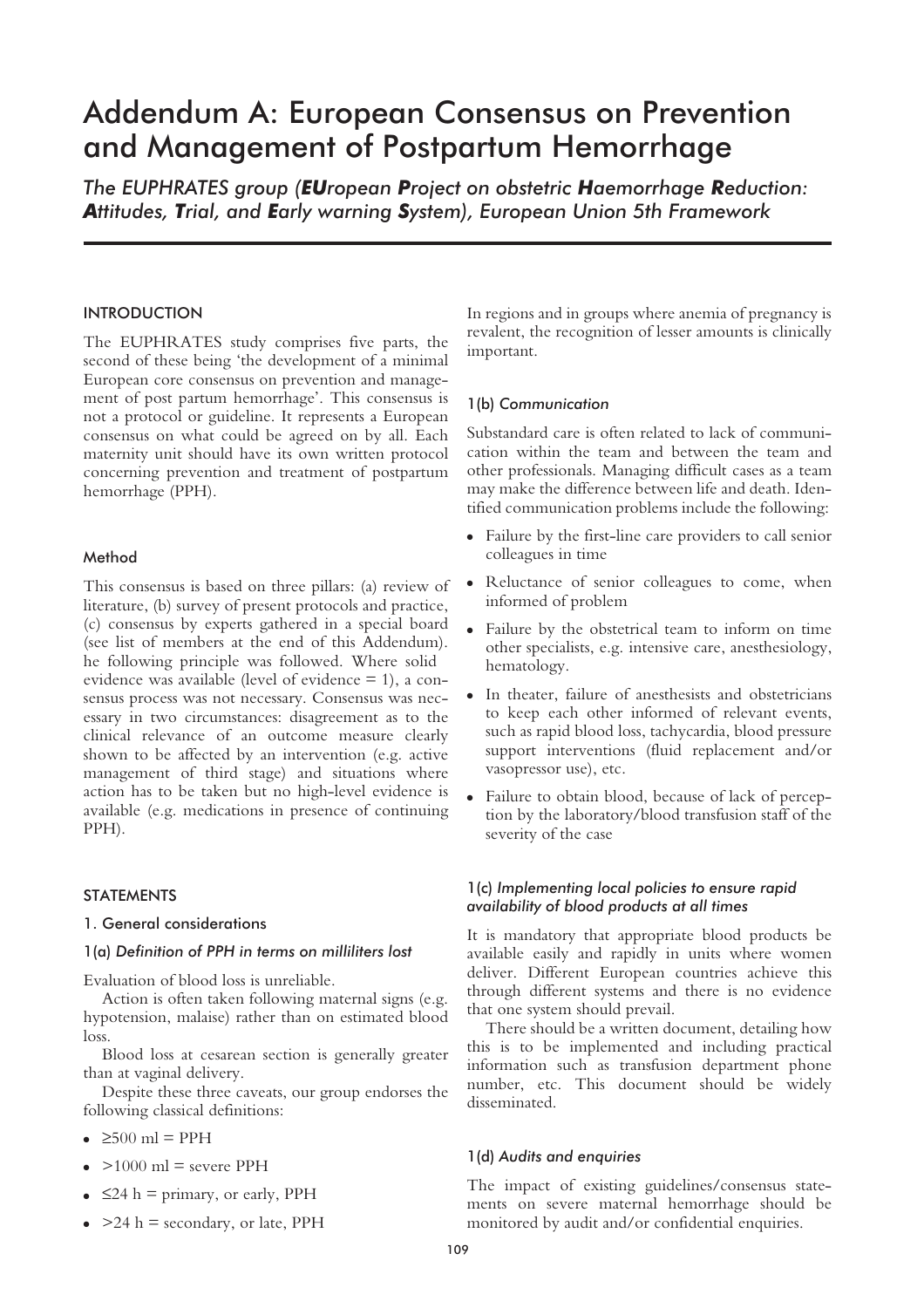## 2. Prevention of PPH at vaginal birth

## 2(a) *Active management of the third stage of labor*

• Active management of the third stage of labor is usually defined as a three-component intervention: (1) prophylactic uterotonic, (2) early (or less early) clamping of cord, and (3) controlled cord traction. Active management in the third stage of labor has been proven to be effective in reducing blood loss in all women<sup>1</sup>. The evidence that active routine management reduces severe maternal adverse effects (morbidity) resulting from PPH is less convincing.

The full package of active management is certainly a valid (and validated) option.

● Isolated uterotonics may also be a useful option2.

Our group concludes:

- Caregivers should be trained to be proficient in active third-stage management, and to offer it to all women.
- It is acknowledged, however, that, provided the woman and caregiver are fully informed, a decision not to use active management in some individual cases and/or settings should not be considered substandard care.

## 2(b) *Type, dosage, route, speed and timing of administration of prophylactic uterotonic drugs*

There is a lack of randomized trials addressing the questions of dosage, route and timing of prophylactic uterotonic drug administration, because most trials have compared the full package made up of three interventions to no intervention.

## (i) *Type of drug*

- Oxytocin is the most frequently used drug for active management in Europe.
- In the United Kingdom and Ireland, Syntometrine is widely used. This is a combination of oxytocin and ergometrine. Syntometrine is more effective but is associated with more side-effects than oxytocin3. Syntometrine is not suitable for all women, e.g. in hypertension.
- Ergometrine has been reported in the European survey as additional prophylaxis (following the administration of oxytocin), after the placenta has been delivered in women with risk factors such as multiple pregnancy or grand multiparae. This has never been assessed in a randomized trial.
- Misoprostol is less effective than injectable uterotonics in reducing postpartum blood loss; however, its superiority over placebo as part of the active management of the third stage of labor remains uncertain4.

Our group concludes:

- Oxytocin is the first drug of choice for all women in the third stage of labor.
- Syntometrine may be preferred by some clinicians but is contraindicated in hypertension and preeclampsia.
- Additional ergometrine (following the administration of oxytocin) in selected cases is considered acceptable practice.
- Misoprostol, although less effective, may be considered in situations where injectable uterotonics are not available.

## (ii) *Dosage*

- Oxytocin: most trials have used intramuscular (IM) or intravenous (IV) administration of 5 or 10 IU of oxytocin. The European survey shows this dosage to be widely practiced. Particular dosages have been reported in various settings, e.g. 20 IU in 500 ml IV bolus 5 or lower doses such as 1 IU in 10 min ('turning up the drip').
- For Syntometrine, there is only one dosage: ergometrine  $500 \mu g$  with oxytocin 5 units (Syntometrine® 1 ml contained in one ampoule).
- Misoprostol: most trials have used  $400-600 \mu$ g when administered orally, and 400  $\mu$ g per rectum.

## (iii) *Route of administration*

- Oxytocin: If an IV line is *in situ*, the intravenous route is the route of choice. 'Turning up the drip' delivers low quantities, e.g. 1–2 IU (1000–2000 mU) in 10 min. If no IV line, IM administration is preferable.
- Syntometrine/ergometrine: Intramuscular administration.
- Misoprostol can be administered orally or intrarectally.

## (iv) *Speed of administration*

A case of maternal death in the 1997–1999 UK Confidential Enquiry was attributed to severe hypotension following rapid administration of 10 IU oxytocin IV. A key recommendation was made that the administration should be 'slow'. However, no definition of 'slow' is available.

## (v) *Timing of administration*

A recommendation often made, among others in the Bristish National Formulary, is to administer prophylactic oxytocic therapy 'on  $(=$  just after) delivery of the anterior shoulder', and that is also the timing in use in many randomized trials. In practice, it is reported in our survey that it is usually administered after delivery of the baby. Two randomized, controlled trials<sup>5,6</sup> compared oxytocin given before and after the placenta had delivered, and found no benefit in providing the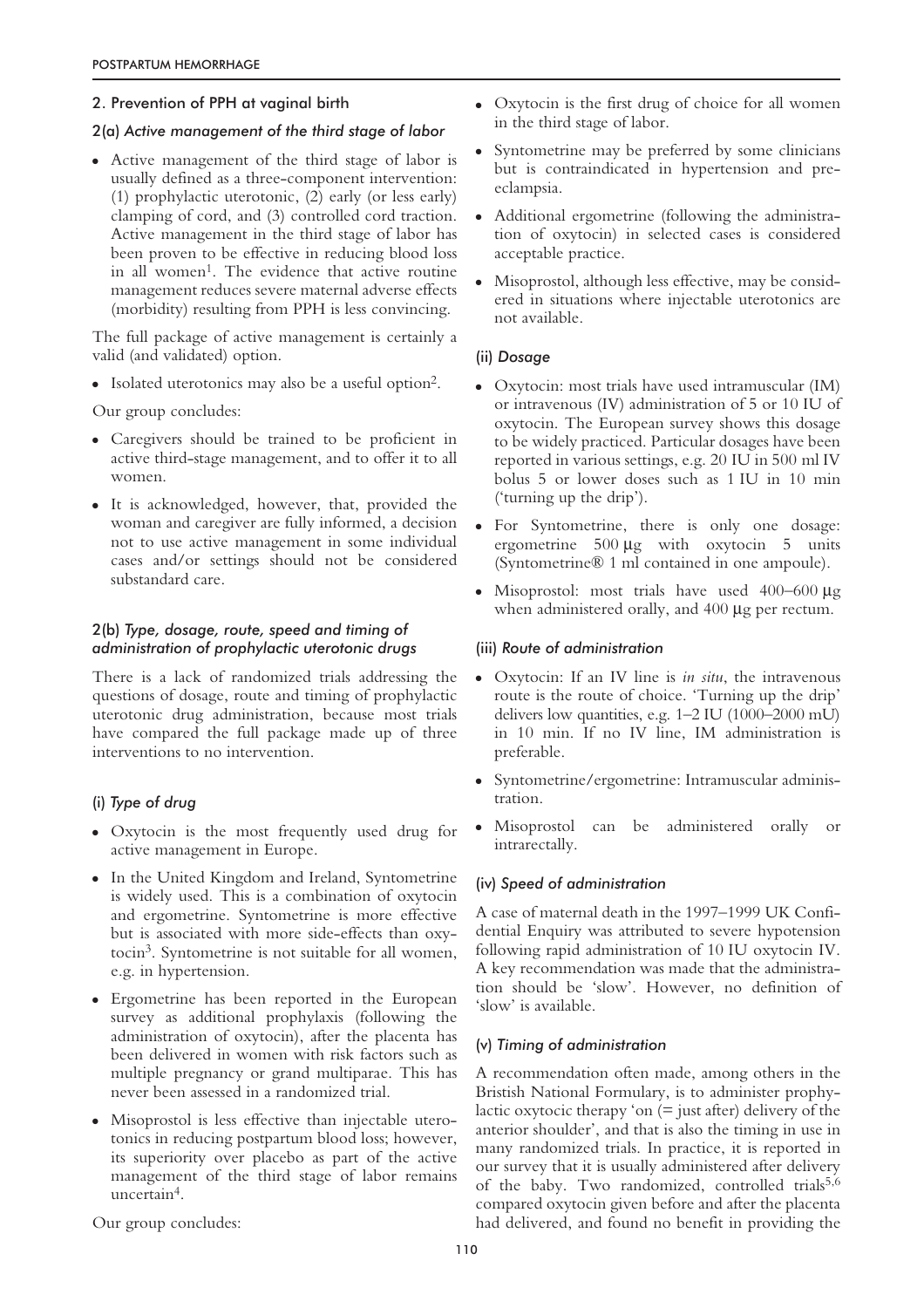uterotonic as early as possible. Further research is needed.

Our group concludes:

- The best time to administer prophylactic oxytocic therapy is just after birth.
- Whether it is administered before or after cord pulsation has ceased seems relatively unimportant.

## 2(c) *Manual removal of the placenta*

- Should be performed without delay in presence of hemorrhage.
- No European consensus could be obtained as to when this should be performed in the absence of bleeding. Some would act after 20 min while others would wait for more than 1 hour. Evidence is lacking and further research is needed.

## 2(d) *Other*

Nipple stimulation or early breastfeeding have been advocated for prevention of PPH, as simple and physiological, in particular in low-resource settings. The available evidence from two randomized controlled trials7,8 is insufficient to reach a conclusion.

## 3. Prevention of PPH at cesarean section

- For women undergoing delivery by cesarean section, there is an increased risk that blood transfusion may be necessary.
- It is reasonable to advise routine administration of an uterotonic drug immediately after the baby has been born by cesarean section.
- Accurate blood loss assessment at cesarean section is difficult. Measuring both vaginal as well as abdominal blood loss may increase accuracy.
- For cesarean sections that are considered to be at greater risk of hemorrhage (e.g. placenta previa, especially in the presence of uterine scar), it is recommended that a senior obstetrician be present.

## 4. Management of PPH

## 4(a) *PPH after vaginal delivery*

- We divided the event into three stages:
- (i) concern about possible excessive bleeding,
- (ii) early management of hemorrhage, and
- (iii) continuing hemorrhage.

## (i) *Concern about possible excessive bleeding*

- If relevant, remove placenta
- Empty bladder, massage uterus until it is well contracted, give additional uterotonics
- Look for any obvious bleeding in episiotomy or tear, and act on findings.

## (ii) *Immediate management in case of hemorrhage*

- Call for help
- Measure blood loss, blood pressure, and pulse rate, insert large gauge intravenous infusion if not yet in place and take blood samples
- Check the placenta for completeness

## (iii) *If bleeding continues*

- Circulatory support as necessary with crystalloids, colloids and/or blood products
- Ensure appropriate care with sufficient staff or appropriate referral
- Administer additional uterotonic drugs (injectable prostaglandins)
- Perform bimanual compression (time awareness)
- Explore under anesthesia the genital tract for retained placenta or part thereof, or traumatic damage and act on findings.

Whether an anesthetist is available immediately and whether the woman has got an effective epidural will determine the order in which the above and the following occur.

• Keep communication open with the anesthetist and the rest of the team.

## (iv) *If bleeding still not controlled*

- Circulatory support as necessary with colloids and/or blood products, and vasopressors if needed
- Ensure appropriate oxygenation
- Monitor for coagulation abnormalities
- Uterine packing or intrauterine balloon
- Uterine artery embolization

## 4(b) *Hemorrhage at cesarean section*

## (i) *Immediate management*

- Ensure bladder is empty.
- Explore the uterine cavity and remove the placenta and/or clots
- Massage uterus until well contracted, give additional uterotonics
- Look for and repair trauma, consider exteriorization of uterus
- Measure blood loss

## (ii) *Hemorrhage not controlled*

● Continue circulatory support as necessary with colloids and/or blood products and vasopressors if needed